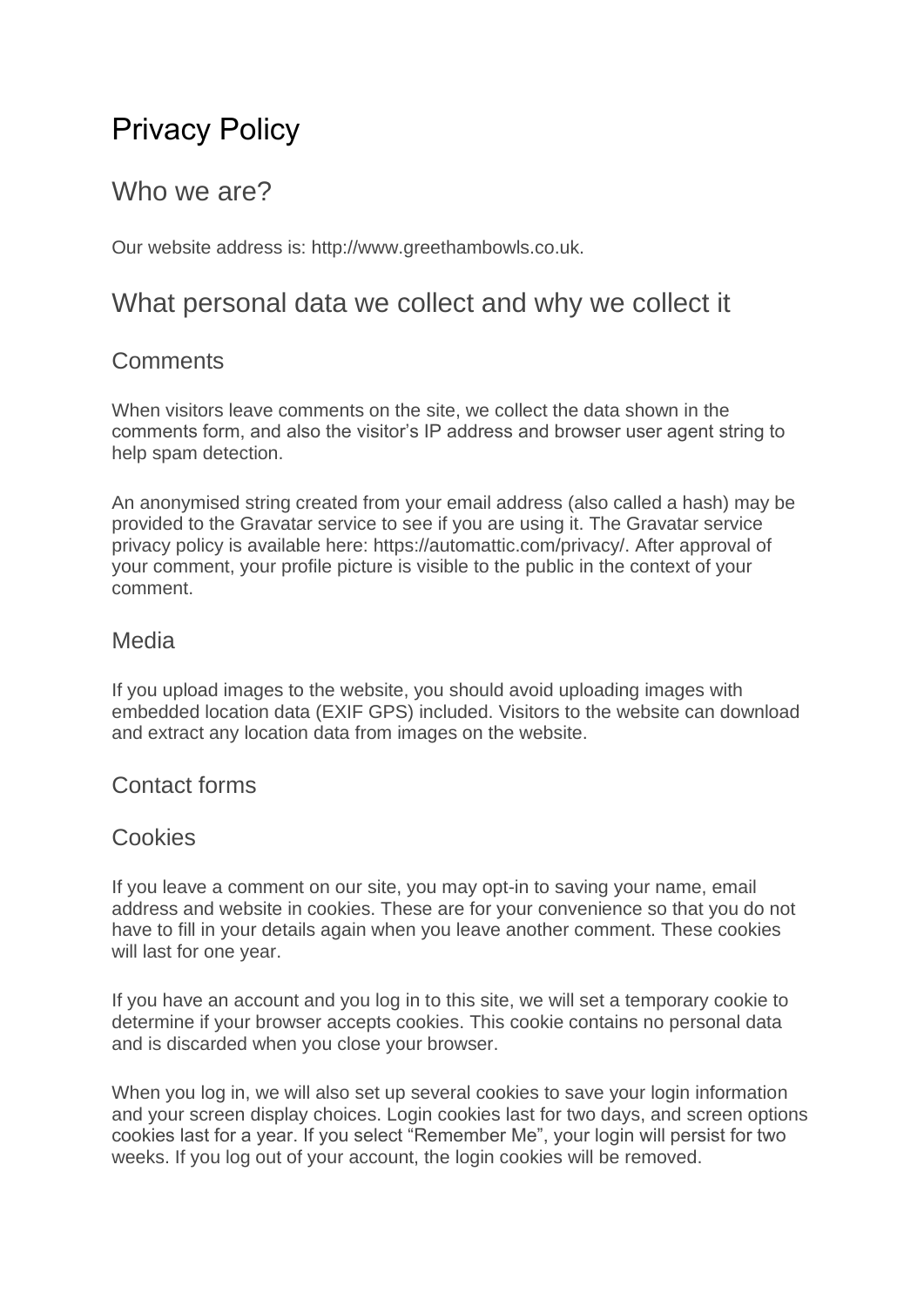If you edit or publish an article, an additional cookie will be saved in your browser. This cookie includes no personal data and simply indicates the post ID of the article you just edited. It expires after 1 day.

#### Embedded content from other websites

Articles on this site may include embedded content (e.g., videos, images, articles, etc.). Embedded content from other websites behaves in the exact same way as if the visitor has visited the other website.

These websites may collect data about you, use cookies, embed additional thirdparty tracking, and monitor your interaction with that embedded content, including tracking your interaction with the embedded content if you have an account and are logged in to that website.

Analytics

### Who we share your data with?

### How long we retain your data

If you leave a comment, the comment and its metadata are retained indefinitely. This is so we can recognise and approve any follow-up comments automatically instead of holding them in a moderation queue.

For users that register on our website (if any), we also store the personal information they provide in their user profile. All users can see, edit, or delete their personal information at any time (except they cannot change their username). Website administrators can also see and edit that information.

### What rights you have over your data

If you have an account on this site, or have left comments, you can request to receive an exported file of the personal data we hold about you, including any data you have provided to us. You can also request that we erase any personal data we hold about you. This does not include any data we are obliged to keep for administrative, legal, or security purposes.

### Where we send your data

Visitor comments may be checked through an automated spam detection service.

### Your contact information